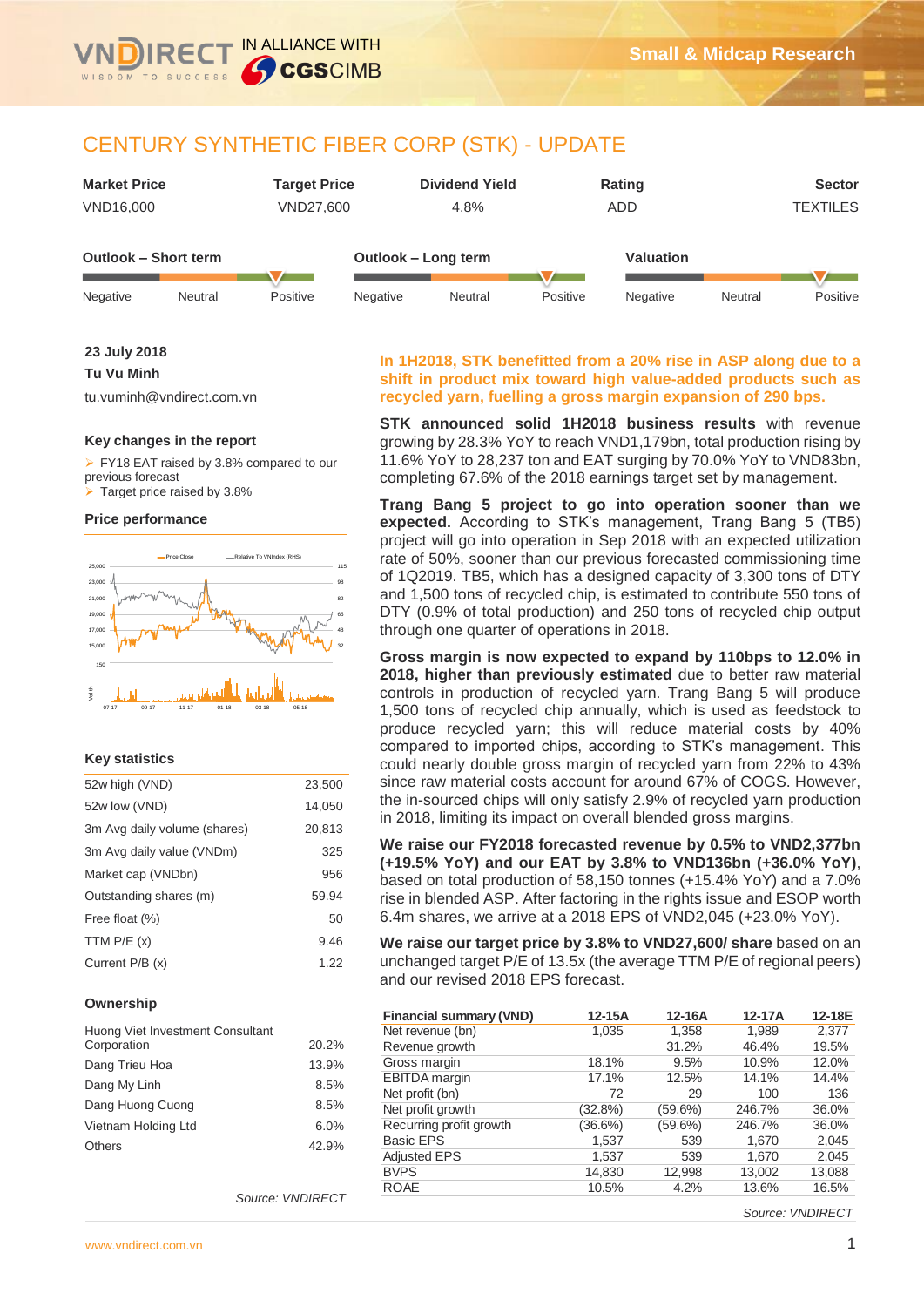

### **VALUATION.**

We raise our target price by 3.8% due to a proportionately higher 2018 EPS forecast; our P/E ratio of 13.5x remains unchanged. We think that STK deserves to at least trade in line with regional peers due to (1) its leading position in the local yarn manufacturing segment, (2) improving profitability due to the ongoing shift towards high value-added product using more insourced inputs; this anticipated improvement in margins should allow STK's return on assets to converge to that of regional peers. Using the peer average regional P/E as our 2018 target P/E gives us a target price of VND27,600/ share.

### **Figure 1: Valuation**

| <b>Valuation method</b>                |                  |
|----------------------------------------|------------------|
| Forecasted 2018 EAT (VND bn)           | 136              |
| Number of fully diluted shares in 2018 | 66,534,000       |
| EPS forward 2018 (VND/ share)          | 2.045            |
| Target P/E (peers' average)            | 13.5x            |
| Target price (VND/ share)              | 27.607           |
|                                        | Source: VNDIRECT |

#### **Figure 2: Regional yarn manufacturers comparison**

|                          |         | <b>Market Cap</b> | <b>TTM NPAT</b>                   | <b>TTM EPS</b> |                |                |        |                  |        |
|--------------------------|---------|-------------------|-----------------------------------|----------------|----------------|----------------|--------|------------------|--------|
|                          | Country | (USD mn)          | growth $\left(\frac{9}{9}\right)$ | growth (%)     | <b>ROA (%)</b> | <b>ROE (%)</b> | D/E(x) | TTM $P/E(x)$     | P/B(x) |
| Vardhman textile Ltd     | India   | 1.070.0           | $-36.7%$                          | $-36.7%$       | 11.6%          | 24.3%          | 0.5    | 11.0             | 1.7    |
| Zig sheng Industrial Ltd | Taiwan  | 210.0             | $-57.9%$                          | $-57.9%$       | 1.9%           | 3.0%           | 0.3    | 25.0             | 1.0    |
| Hong Yi Fiber Ltd        | Taiwan  | 92.0              | $-6.0%$                           | $-6.0%$        | 7.6%           | 8.2%           | 0.0    | 12.0             | 1.2    |
| <b>RSWM Ltd</b>          | India   | 99.0              | $-1.4%$                           | $-1.4%$        | 4.4%           | 17.1%          | 2.1    | 5.6              | 1.5    |
| Tung Ho Textile Ltd      | Taiwan  | 55.0              | N/A                               | N/A            | 2.0%           | 2.9%           | 0.2    | 14.0             | 0.5    |
| Average                  |         | 305.2             | $-25.5%$                          | $-25.5%$       | 5.5%           | 11.1%          | 0.3    | 13.5             | 1.2    |
| <b>Median</b>            |         | 210.0             | $-36.7\%$                         | $-36.7%$       | 7.6%           | 8.2%           | 0.3    | 12.0             | 1.2    |
| <b>STK</b>               | Vietnam | 41.9              | 73.5%                             | 73.5%          | 5.0%           | 13.5%          | 1.0    | 9.5              | 1.2    |
|                          |         |                   |                                   |                |                |                |        | Source: VNDIRECT |        |

#### **Figure 1: STK's yarn products**



Source: VNDIRECT

**Figure 2: STK's yarn spinning process**



Source: VNDIRECT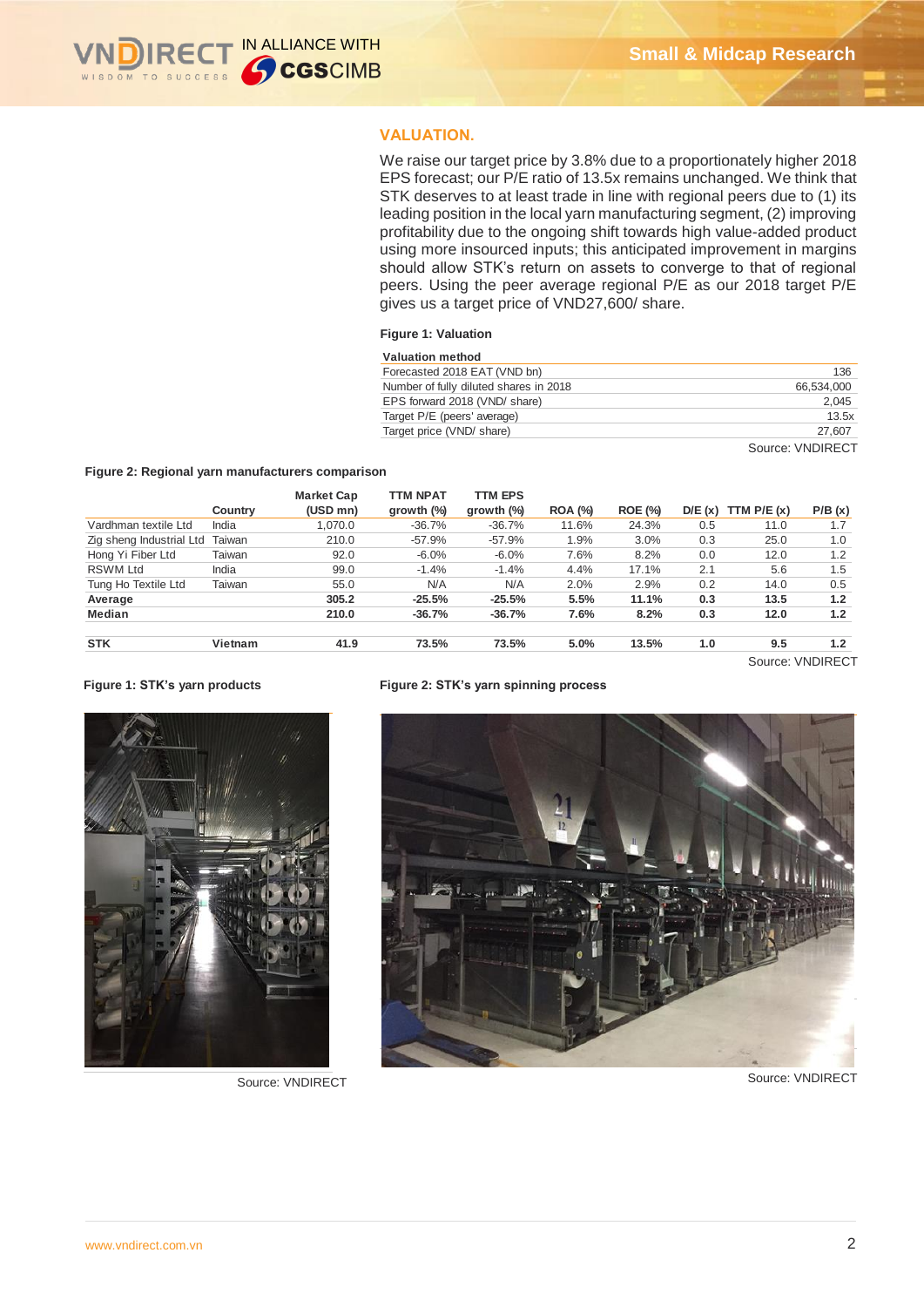### IN ALLIANCE WITH **IRE** WISDOM TO SUCCESS

**Valuation**



#### **Income statement**

| (VNDbn)                       | 12-16A   | 12-17A   | 12-18E         |
|-------------------------------|----------|----------|----------------|
| Net revenue                   | 1,358    | 1,989    | 2,377          |
| Cost of sales                 | (1,230)  | (1, 773) | (2,092)        |
| Gen & admin expenses          | (45)     | (59)     | (70)           |
| Selling expenses              | (25)     | (32)     | (38)           |
| <b>Operating profit</b>       | 58       | 126      | 177            |
| <b>Operating EBITDA</b>       | 181      | 274      | 336            |
| Depreciation and amortisation | (123)    | (148)    | (159)          |
| <b>Operating EBIT</b>         | 58       | 126      | 177            |
| Interest income               | 1        | 8        | 8              |
| <b>Financial expense</b>      | (30)     | (30)     | (29)           |
| Net other income              | 2        | 1        | $\overline{2}$ |
| Income from associates & JVs  | $\Omega$ | $\Omega$ | $\Omega$       |
| Pre-tax profit                | 31       | 105      | 158            |
| Tax expense                   | (2)      | (5)      | (22)           |
| Minority interest             | $\Omega$ | $\Omega$ | 0              |
| Net profit                    | 29       | 100      | 136            |
| Adj. net profit to ordinary   | 29       | 100      | 136            |
| Ordinary dividends            |          |          |                |
| <b>Retained earnings</b>      | 29       | 100      | 136            |
|                               |          |          |                |

#### **Balance sheet**

| (VNDbn)                               | 12-16A   | 12-17A   | 12-18E   |
|---------------------------------------|----------|----------|----------|
| Cash and equivalents                  | 87       | 117      | 292      |
| Short term investments                | $\Omega$ | 0        | $\Omega$ |
| Accounts receivables                  | 85       | 63       | 59       |
| Inventories                           | 402      | 399      | 403      |
| Other current assets                  | 20       | 35       | (9)      |
| <b>Total current assets</b>           | 594      | 613      | 744      |
| Fixed assets                          | 1,351    | 1,209    | 1.172    |
| <b>Total investments</b>              | 80       | 156      | 173      |
| Other long-term assets                | $\Omega$ | (0)      | (0)      |
| <b>Total assets</b>                   | 2,025    | 1,979    | 2,090    |
| Short-term debt                       | 391      | 341      | 339      |
| Accounts payable                      | 251      | 307      | 293      |
| Other current liabilities             | 36       | 84       | 72       |
| <b>Total current liabilities</b>      | 678      | 732      | 703      |
| Total long-term debt                  | 652      | 467      | 516      |
| Other liabilities                     | $\Omega$ | $\Omega$ | $\Omega$ |
| Share capital                         | 535      | 599      | 665      |
| Retained earnings reserve             | 124      | 143      | 159      |
| <b>Shareholders' equity</b>           | 696      | 779      | 871      |
| Minority interest                     |          |          |          |
| <b>Total liabilities &amp; equity</b> | 2,025    | 1,979    | 2,090    |
|                                       |          |          |          |





#### **Cash flow statement**

| (VNDbn)                                     | 12-16A | 12-17A 12-18E |       |
|---------------------------------------------|--------|---------------|-------|
| Pretax profit                               | 31     | 105           | 158   |
| Depreciation & amortisation                 | 123    | 148           | 159   |
| Tax paid                                    | (1)    | (5)           | (22)  |
| Other adjustments                           | 26     | (6)           | (73)  |
| Change in working capital                   | 24     | 63            | 15    |
| Cash flow from operations                   | 203    | 306           | 237   |
| Capex                                       | (297)  | (5)           | (121) |
| Proceeds from assets sales                  | 0      | O             | 0     |
| Others                                      | 1      | (22)          | 0     |
| Other non-current assets changes            | 0      | 0             | 0     |
| Cash flow from investing activities         | (296)  | (27)          | (121) |
| New share issuance                          | 0      | O             | 66    |
| Shares buyback                              | 0      | $\Omega$      | 0     |
| Net borrowings                              | 197    | (233)         | 46    |
| Other financing cash flow                   | 0      | O             | 0     |
| Dividends paid                              | (23)   | (16)          | (53)  |
| Cash flow from financing activities         | 173    | (249)         | 59    |
| Cash and equivalents at beginning of period | 7      | 87            | 117   |
| Total cash generated                        | 80     | 30            | 175   |
| Cash and equivalents at the end of period   | 87     | 117           | 292   |

### **Key ratios**

|                         | 12-16A     | 12-17A | 12-18E |
|-------------------------|------------|--------|--------|
| <b>Dupont</b>           |            |        |        |
| Net profit margin       | 2.1%       | 5.0%   | 5.7%   |
| Asset turnover          | 0.73       | 0.99   | 1.17   |
| <b>ROAA</b>             | 1.5%       | 5.0%   | 6.7%   |
| Avg assets/avg equity   | 2.70       | 2.71   | 2.47   |
| <b>ROAE</b>             | 4.2%       | 13.6%  | 16.5%  |
| <b>Efficiency</b>       |            |        |        |
| Days account receivable | 9.9        | 10.4   | 8.1    |
| Days inventory          | 120        | 82     | 70     |
| Days creditor           | 74.8       | 63.3   | 51.0   |
| Fixed asset turnover    | 1.08       | 1.55   | 2.00   |
| <b>ROIC</b>             | 1.7%       | 6.3%   | 7.9%   |
| Liquidity               |            |        |        |
| Current ratio           | 0.88       | 0.84   | 1.06   |
| Quick ratio             | 0.28       | 0.29   | 0.49   |
| Cash ratio              | 0.13       | 0.16   | 0.42   |
| Cash cycle              | 54.9       | 29.4   | 27.3   |
| Growth rate (yoy)       |            |        |        |
| Revenue growth          | 31.2%      | 46.4%  | 19.5%  |
| Operating profit growth | $(53.5\%)$ | 117.2% | 40.4%  |
| Net profit growth       | $(59.6\%)$ | 246.7% | 36.0%  |
| EPS growth              | $(64.9\%)$ | 209.5% | 22.5%  |
| Share value             |            |        |        |
| Basic EPS (VND)         | 539        | 1,670  | 2,045  |
| BVPS (VND)              | 12,998     | 13,002 | 13,088 |

*Source: VNDIRECT*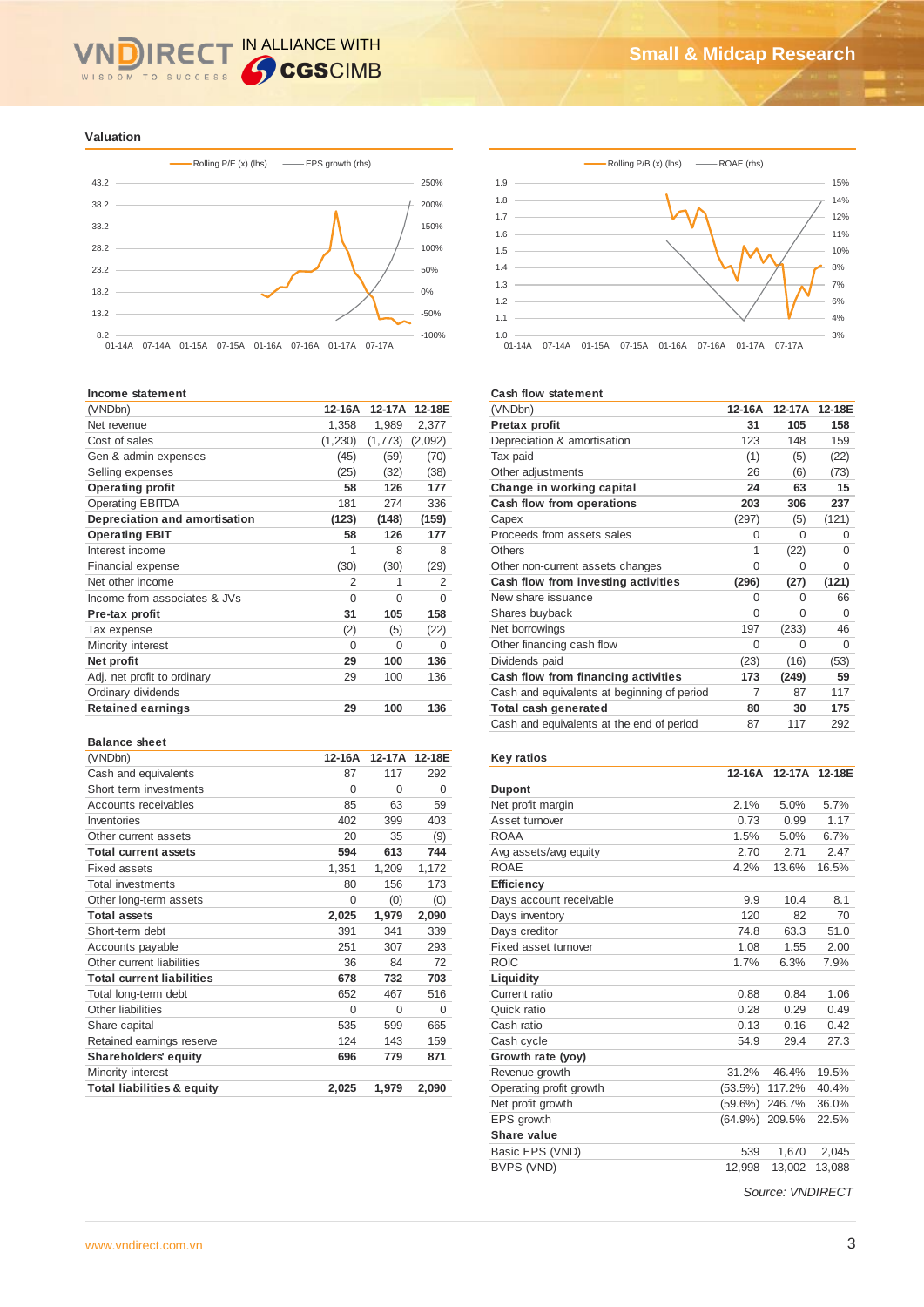

### **DISCLAIMER**

The content of this report (including the views and opinions expressed therein, and the information comprised therein) has been prepared by and belongs to VNDIRECT Securities Corporation, and is distributed by CGS-CIMB or CIMB Investment Bank Berhad ("CIMB"), as the case may be, pursuant to an arrangement between VNDIRECT Securities Corporation and CGS-CIMB. VNDIRECT Securities Corporation is not an affiliate of CGS-CIMB or CIMB.

This report is not directed to, or intended for distribution to or use by, any person or entity who is a citizen or resident of or located in any locality, state, country or other jurisdiction where such distribution, publication, availability or use would be contrary to law or regulation.

By accepting this report, the recipient hereof represents and warrants that he is entitled to receive such report in accordance with the restrictions set forth below and agrees to be bound by the limitations contained herein (including the "Restrictions on Distributions" set out below). Any failure to comply with these limitations may constitute a violation of law. This publication is being supplied to you strictly on the basis that it will remain confidential. No part of this report may be (i) copied, photocopied, duplicated, stored or reproduced in any form by any means or (ii) redistributed or passed on, directly or indirectly, to any other person in whole or in part, for any purpose without the prior written consent of CGS-CIMB or CIMB, as the case may be.

The information contained in this research report is prepared from data believed to be correct and reliable at the time of issue of this report. VNDIRECT Securities Corporation may or may not issue regular reports on the subject matter of this report at any frequency and may cease to do so or change the periodicity of reports at any time. None of VNDIRECT Securities Corporation, CGS-CIMB or CIMB is under any obligation to update this report in the event of a material change to the information contained in this report. None of VNDIRECT Securities Corporation, CGS-CIMB or CIMB has any and will accept any, obligation to (i) check or ensure that the contents of this report remain current, reliable or relevant, (ii) ensure that the content of this report constitutes all the information a prospective investor may require, (iii) ensure the adequacy, accuracy, completeness, reliability or fairness of any views, opinions and information, and accordingly, VNDIRECT Securities Corporation, CGS-CIMB and CIMB and their respective affiliates and related persons including China Galaxy International Financial Holdings Limited ("CGIFHL") and CIMB Group Sdn. Bhd. ("CIMBG") and their respective related corporations (and their respective directors, associates, connected persons and/or employees) shall not be liable in any manner whatsoever for any consequences (including but not limited to any direct, indirect or consequential losses, loss of profits and damages) of any reliance thereon or usage thereof. In particular, VNDIRECT Securities Corporation, CGS-CIMB and CIMB disclaim all responsibility and liability for the views and opinions set out in this report.

Unless otherwise specified, this report is based upon reasonable sources. Such sources will, unless otherwise specified, for market data, be market data and prices available from the main stock exchange or market where the relevant security is listed, or, where appropriate, any other market. Information on the accounts and business of company(ies) will generally be based on published statements of the company(ies), information disseminated by regulatory information services, other publicly available information and information resulting from our research. Whilst every effort is made to ensure that statements of facts made in this report are accurate, all estimates, projections, forecasts, expressions of opinion and other subjective judgments contained in this report are based on assumptions considered to be reasonable as of the date of the document in which they are contained and must not be construed as a representation that the matters referred to therein will occur. Past performance is not a reliable indicator of future performance. The value of investments may go down as well as up and those investing may, depending on the investments in question, lose more than the initial investment. No report shall constitute an offer or an invitation by or on behalf of CGS-CIMB, CIMB, or VNDIRECT Securities Corporation, or their respective affiliates (including CGIFHL, CIMBG and their respective related corporations) to any person to buy or sell any investments.

CGS-CIMB, CIMB and/or VNDIRECT Securities Corporation and/or their respective affiliates and related corporations (including CGIFHL, CIMBG and their respective related corporations), their respective directors, associates, connected parties and/or employees may own or have positions in securities of the company(ies) covered in this research report or any securities related thereto and may from time to time add to or dispose of, or may be materially interested in, any such securities. Further, CGS-CIMB, CIMB and/or VNDIRECT Securities Corporation, and/or their respective affiliates and their respective related corporations (including CGIFHL, CIMBG and their respective related corporations) do and seek to do business with the company(ies) covered in this research report and may from time to time act as market maker or have assumed an underwriting commitment in securities of such company(ies), may sell them to or buy them from customers on a principal basis and may also perform or seek to perform significant investment banking, advisory, underwriting or placement services for or relating to such company(ies) as well as solicit such investment, advisory or other services from any entity mentioned in this report.

CGS-CIMB, CIMB and/or VNDIRECT Securities Corporation and/or their respective affiliates (including CGIFHL, CIMBG and their respective related corporations) may enter into an agreement with the company(ies) covered in this report relating to the production of research reports. CGS-CIMB, CIMB and/or VNDIRECT Securities Corporation may disclose the contents of this report to the company(ies) covered by it and may have amended the contents of this report following such disclosure.

The analyst responsible for the production of this report hereby certifies that the views expressed herein accurately and exclusively reflect his or her personal views and opinions about any and all of the issuers or securities analysed in this report and were prepared independently and autonomously. No part of the compensation of the analyst(s) was, is, or will be directly or indirectly related to the inclusion of specific recommendations(s) or view(s) in this report. The analyst(s) who prepared this research report is prohibited from receiving any compensation, incentive or bonus based on specific investment banking transactions or for providing a specific recommendation for, or view of, a particular company. Information barriers and other arrangements may be established where necessary to prevent conflicts of interests arising. However, the analyst(s) may receive compensation that is based on his/their coverage of company(ies) in the performance of his/their duties or the performance of his/their recommendations and the research personnel involved in the preparation of this report may also participate in the solicitation of the businesses as described above. In reviewing this research report, an investor should be aware that any or all of the foregoing, among other things, may give rise to real or potential conflicts of interest. Additional information is, subject to the duties of confidentiality, available on request.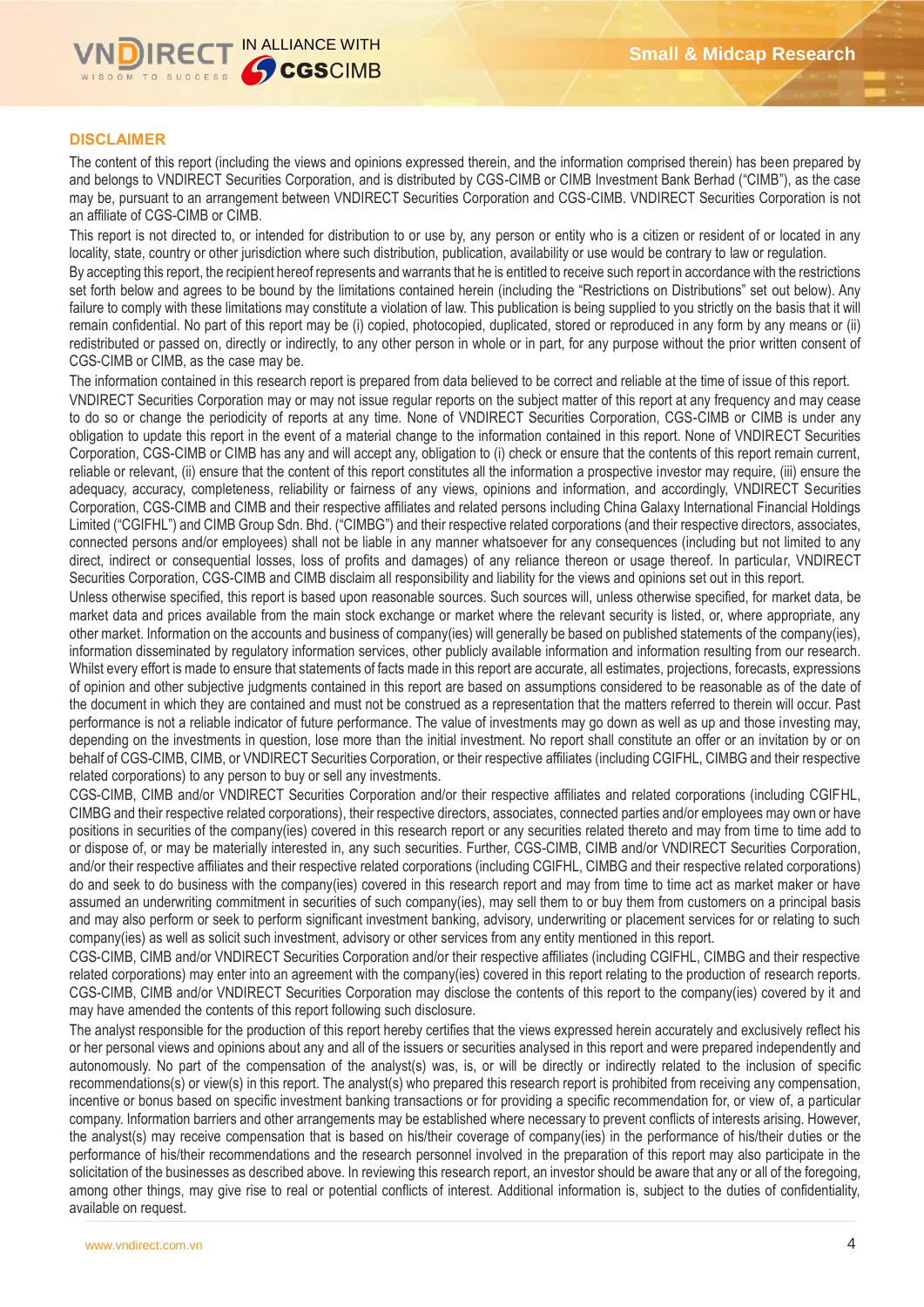

The term "VNDIRECT Securities Corporation" shall, unless the context otherwise requires, mean VNDIRECT Securities Corporation and its affiliates, subsidiaries and related companies. The term "CGS-CIMB" shall denote, where appropriate, the relevant entity distributing or disseminating the report in the particular jurisdiction referenced below, or, in every other case except as otherwise stated herein, CIMB Securities International Pte. Ltd. and its affiliates, subsidiaries and related corporations.

### **CGS-CIMB**

| Country     | <b>CGS-CIMB Entity</b>                             | <b>Regulated by</b>                                             |
|-------------|----------------------------------------------------|-----------------------------------------------------------------|
| Hong Kong   | <b>CGS-CIMB Securities Limited</b>                 | Securities and Futures Commission Hong Kong                     |
| India       | <b>CGS-CIMB Securities (India) Private Limited</b> | Securities and Exchange Board of India (SEBI)                   |
| Indonesia   | PT CGS-CIMB Sekuritas Indonesia                    | Financial Services Authority of Indonesia                       |
| Singapore   | CGS-CIMB Research Pte. Ltd.                        | Monetary Authority of Singapore                                 |
| South Korea | CGS-CIMB Securities Limited, Korea Branch          | Financial Services Commission and Financial Supervisory Service |
| Thailand    | CGS-CIMB Securities (Thailand) Co. Ltd.            | Securities and Exchange Commission Thailand                     |

### **CIMB**

| こountr   | CIMB<br>$\overline{a}$<br>$\sim$<br><b>Entity</b>  | b٧<br>ulator<br><b>Regulated</b>     |
|----------|----------------------------------------------------|--------------------------------------|
| Malavsia | CIMB<br>Berhad<br>Investmen <sup>*</sup><br>Bank i | Malavsia<br>Commission<br>Securities |

(i) As of 23 July 2018 VNDIRECT Securities Corporation has a proprietary position in the securities (which may include but not limited to shares, warrants, call warrants and/or any other derivatives) in the following company or companies covered or recommended in this report:  $(a) -$ 

(ii) As of 23 July 2018, the analyst(s) who prepared this report, and the associate(s), has / have an interest in the securities (which may include but not limited to shares, warrants, call warrants and/or any other derivatives) in the following company or companies covered or recommended in this report:

(a) -

This report does not purport to contain all the information that a prospective investor may require. CGS-CIMB, and VNDIRECT Securities Corporation and their respective affiliates (including CGIFHL, CIMBG and their related corporations) do not make any guarantee, representation or warranty, express or implied, as to the adequacy, accuracy, completeness, reliability or fairness of any such information and opinion contained in this report. None of CGS-CIMB, CIMB and VNDIRECT Securities Corporation and their respective affiliates nor their related persons (including CGIFHL, CIMBG and their related corporations) shall be liable in any manner whatsoever for any consequences (including but not limited to any direct, indirect or consequential losses, loss of profits and damages) of any reliance thereon or usage thereof. This report is general in nature and has been prepared for information purposes only. It is intended for circulation amongst CGS-CIMB's, CIMB's and their respective affiliates' (including CGIFHL's, CIMBG's and their respective related corporations') clients generally and does not have regard to the specific investment objectives, financial situation and the particular needs of any specific person who may receive this report. The information and opinions in this report are not and should not be construed or considered as an offer, recommendation or solicitation to buy or sell the subject securities, related investments or other financial instruments or any derivative instrument, or any rights pertaining thereto.

Investors are advised to make their own independent evaluation of the information contained in this research report, consider their own individual investment objectives, financial situation and particular needs and consult their own professional and financial advisers as to the legal, business, financial, tax and other aspects before participating in any transaction in respect of the securities of company(ies) covered in this research report. The securities of such company(ies) may not be eligible for sale in all jurisdictions or to all categories of investors.

**Australia:** Despite anything in this report to the contrary, this research is provided in Australia by CIMB Securities (Singapore) Pte. Ltd. and CIMB Securities Limited. This research is only available in Australia to persons who are "wholesale clients" (within the meaning of the Corporations Act 2001 (Cth) and is supplied solely for the use of such wholesale clients and shall not be distributed or passed on to any other person. You represent and warrant that if you are in Australia, you are a "wholesale client". This research is of a general nature only and has been prepared without taking into account the objectives, financial situation or needs of the individual recipient. CIMB Securities (Singapore) Pte. Ltd. and CIMB Securities Limited do not hold, and are not required to hold an Australian financial services license. CIMB Securities (Singapore) Pte. Ltd. and CIMB Securities Limited rely on "passporting" exemptions for entities appropriately licensed by the Monetary Authority of Singapore (under ASIC Class Order 03/1102) and the Securities and Futures Commission in Hong Kong (under ASIC Class Order 03/1103).

**Canada:** This research report has not been prepared in accordance with the disclosure requirements of Dealer Member Rule 3400 – Research Restrictions and Disclosure Requirements of the Investment Industry Regulatory Organization of Canada. For any research report distributed by CIBC, further disclosures related to CIBC conflicts of interest can be found at https://researchcentral.cibcwm.com.

**China:** For the purpose of this report, the People's Republic of China ("PRC") does not include the Hong Kong Special Administrative Region, the Macau Special Administrative Region or Taiwan. The distributor of this report has not been approved or licensed by the China Securities Regulatory Commission or any other relevant regulatory authority or governmental agency in the PRC. This report contains only marketing information. The distribution of this report is not an offer to buy or sell to any person within or outside PRC or a solicitation to any person within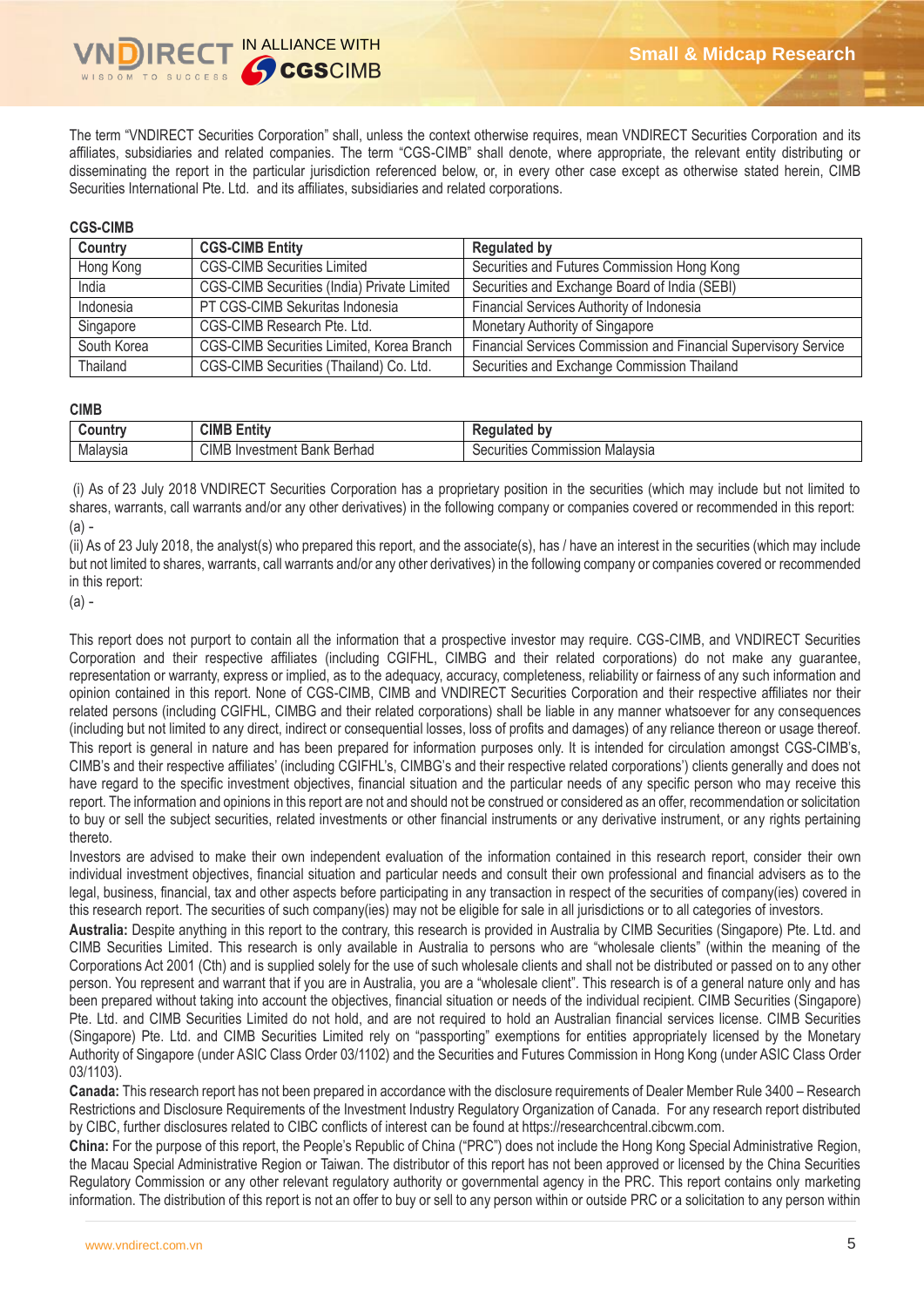

or outside of PRC to buy or sell any instruments described herein. This report is being issued outside the PRC to a limited number of institutional investors and may not be provided to any person other than the original recipient and may not be reproduced or used for any other purpose. France: Only qualified investors within the meaning of French law shall have access to this report. This report shall not be considered as an offer to subscribe to, or used in connection with, any offer for subscription or sale or marketing or direct or indirect distribution of financial instruments and it is not intended as a solicitation for the purchase of any financial instrument.

**Germany:** This report is only directed at persons who are professional investors as defined in sec 31a(2) of the German Securities Trading Act (WpHG). This publication constitutes research of a non-binding nature on the market situation and the investment instruments cited here at the time of the publication of the information.

The current prices/yields in this issue are based upon closing prices from Bloomberg as of the day preceding publication. Please note that neither the German Federal Financial Supervisory Agency (BaFin), nor any other supervisory authority exercises any control over the content of this report.

**Hong Kong:** This report is issued and distributed in Hong Kong by CIMB Securities Limited ("CHK") which is licensed in Hong Kong by the Securities and Futures Commission for Type 1 (dealing in securities), Type 4 (advising on securities) and Type 6 (advising on corporate finance) activities. Any investors wishing to purchase or otherwise deal in the securities covered in this report should contact the Head of Sales at CIMB Securities Limited. The views and opinions in this research report are of VNDIRECT Securities Corporation as of the date hereof and are subject to change. If the Financial Services and Markets Act of the United Kingdom or the rules of the Financial Conduct Authority apply to a recipient, our obligations owed to such recipient therein are unaffected. CHK has no obligation to update its opinion or the information in this research report.

This publication is strictly confidential and is for private circulation only to clients of CHK.

CHK does not make a market on other securities mentioned in the report.

**India:** This report is issued and distributed in India by CIMB Securities (India) Private Limited ("CIMB India") which is registered with the National Stock Exchange of India Limited and BSE Limited as a trading and clearing member under the Securities and Exchange Board of India (Stock Brokers and Sub-Brokers) Regulations, 1992. In accordance with the provisions of Regulation 4(g) of the Securities and Exchange Board of India (Investment Advisers) Regulations, 2013, CIMB India is not required to seek registration with the Securities and Exchange Board of India ("SEBI") as an Investment Adviser. CIMB India is registered with SEBI as a Research Analyst pursuant to the SEBI (Research Analysts) Regulations, 2014 ("Regulations").

This report does not take into account the particular investment objectives, financial situations, or needs of the recipients. It is not intended for and does not deal with prohibitions on investment due to law/jurisdiction issues etc. which may exist for certain persons/entities. Recipients should rely on their own investigations and take their own professional advice before investment.

The report is not a "prospectus" as defined under Indian Law, including the Companies Act, 2013, and is not, and shall not be, approved by, or filed or registered with, any Indian regulator, including any Registrar of Companies in India, SEBI, any Indian stock exchange, or the Reserve Bank of India. No offer, or invitation to offer, or solicitation of subscription with respect to any such securities listed or proposed to be listed in India is being made, or intended to be made, to the public, or to any member or section of the public in India, through or pursuant to this report. The research analysts, strategists or economists principally responsible for the preparation of this research report are segregated from the other activities of CIMB India and they have received compensation based upon various factors, including quality, accuracy and value of research, firm profitability or revenues, client feedback and competitive factors. Research analysts', strategists' or economists' compensation is not linked to investment banking or capital markets transactions performed or proposed to be performed by CIMB India or its affiliates.

CIMB India has not received any investment banking related compensation from the companies mentioned in the report in the past 12 months. CIMB India has not received any compensation from the companies mentioned in the report in the past 12 months.

**Indonesia:** This report is issued and distributed by PT CIMB Sekuritas Indonesia ("CIMBI"). The views and opinions in this research report are our own as of the date hereof and are subject to change. CIMBI has no obligation to update its opinion or the information in this research report. Neither this report nor any copy hereof may be distributed in Indonesia or to any Indonesian citizens wherever they are domiciled or to Indonesian residents except in compliance with applicable Indonesian capital market laws and regulations.

This research report is not an offer of securities in Indonesia. The securities referred to in this research report have not been registered with the Financial Services Authority (Otoritas Jasa Keuangan) pursuant to relevant capital market laws and regulations, and may not be offered or sold within the territory of the Republic of Indonesia or to Indonesian citizens through a public offering or in circumstances which constitute an offer within the meaning of the Indonesian capital market law and regulations.

**Ireland:** CGS-CIMB is not an investment firm authorised in the Republic of Ireland and no part of this document should be construed as CGS-CIMB acting as, or otherwise claiming or representing to be, an investment firm authorised in the Republic of Ireland.

**Malaysia:** This report is distributed by CIMB solely for the benefit of and for the exclusive use of our clients. CIMB has no obligation to update, revise or reaffirm its opinion or the information in this research reports after the date of this report.

**New Zealand:** In New Zealand, this report is for distribution only to persons who are wholesale clients pursuant to section 5C of the Financial Advisers Act 2008.

**Singapore:** This report is issued and distributed by CIMB Research Pte Ltd ("CIMBR"). CIMBR is a financial adviser licensed under the Financial Advisers Act, Cap 110 ("FAA") for advising on investment products, by issuing or promulgating research analyses or research reports, whether in electronic, print or other form. Accordingly CIMBR is a subject to the applicable rules under the FAA unless it is able to avail itself to any prescribed exemptions.

Recipients of this report are to contact CIMB Research Pte Ltd, 50 Raffles Place, #16-02 Singapore Land Tower, Singapore in respect of any matters arising from, or in connection with this report. CIMBR has no obligation to update its opinion or the information in this research report.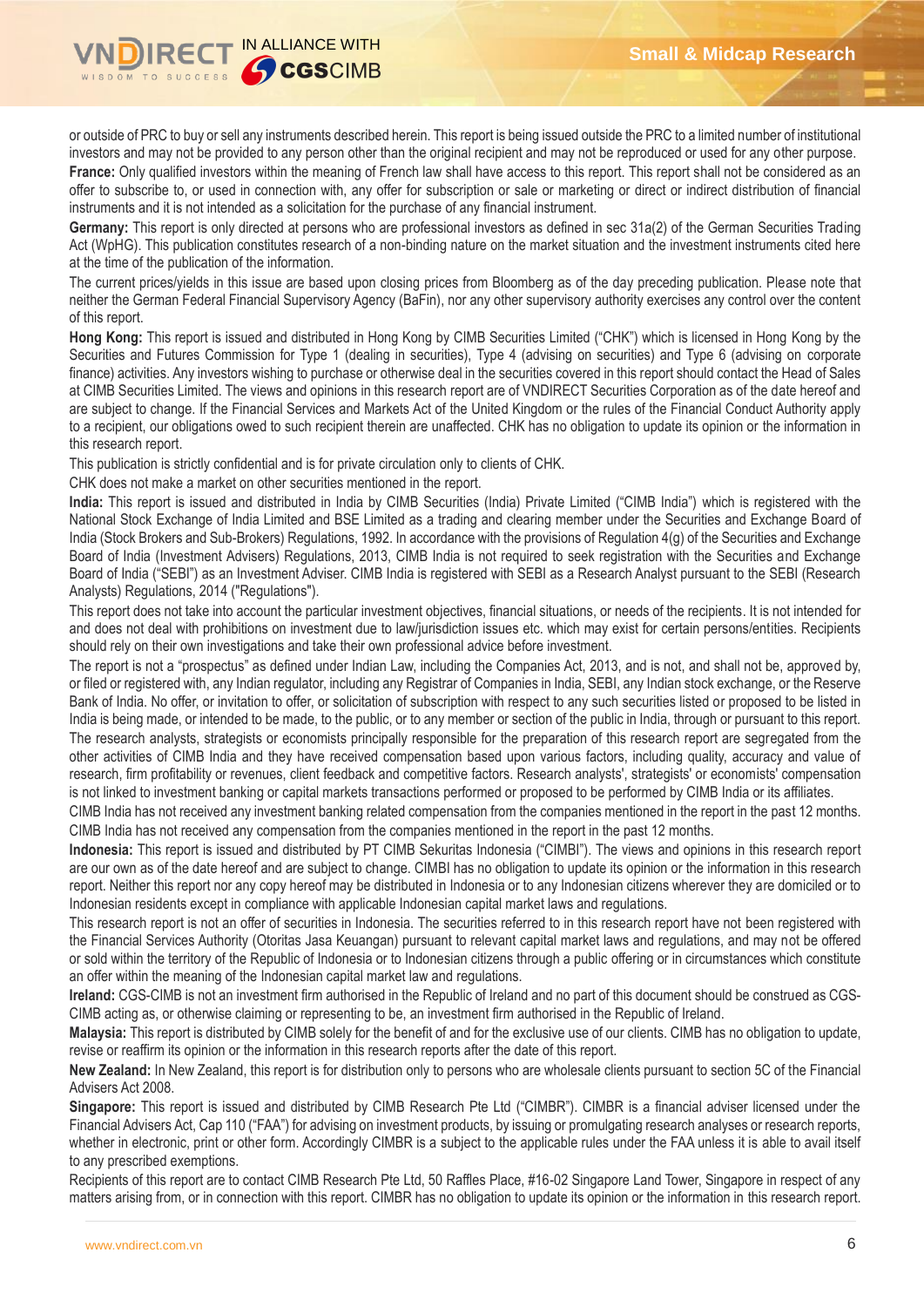

This publication is strictly confidential and is for private circulation only. If you have not been sent this report by CIMBR directly, you may not rely, use or disclose to anyone else this report or its contents.

If the recipient of this research report is not an accredited investor, expert investor or institutional investor, CIMBR accepts legal responsibility for the contents of the report without any disclaimer limiting or otherwise curtailing such legal responsibility. If the recipient is an accredited investor, expert investor or institutional investor, the recipient is deemed to acknowledge that CIMBR is exempt from certain requirements under the FAA and its attendant regulations, and as such, is exempt from complying with the following :

(a) Section 25 of the FAA (obligation to disclose product information);

(b) Section 27 (duty not to make recommendation with respect to any investment product without having a reasonable basis where you may be reasonably expected to rely on the recommendation) of the FAA;

(c) MAS Notice on Information to Clients and Product Information Disclosure [Notice No. FAA-N03];

(d) MAS Notice on Recommendation on Investment Products [Notice No. FAA-N16];

(e) Section 36 (obligation on disclosure of interest in securities), and

(f) any other laws, regulations, notices, directive, guidelines, circulars and practice notes which are relates to the above, to the extent permitted by applicable laws, as may be amended from time to time, and any other laws, regulations, notices, directive, guidelines, circulars, and practice notes as we may notify you from time to time. In addition, the recipient who is an accredited investor, expert investor or institutional investor acknowledges that a CIMBR is exempt from Section 27 of the FAA, the recipient will also not be able to file a civil claim against CIMBR for any loss or damage arising from the recipient's reliance on any recommendation made by CIMBR which would otherwise be a right that is available to the recipient under Section 27 of the FAA, the recipient will also not be able to file a civil claim against CIMBR for any loss or damage arising from the recipient's reliance on any recommendation made by CIMBR which would otherwise be a right that is available to the recipient under Section 27 of the FAA.

CIMBR, its affiliates and related corporations, their directors, associates, connected parties and/or employees may own or have positions in securities of the company(ies) covered in this research report or any securities related thereto and may from time to time add to or dispose of, or may be materially interested in, any such securities. Further, CIMBR, its affiliates and its related corporations do and seek to do business with the company(ies) covered in this research report and may from time to time act as market maker or have assumed an underwriting commitment in securities of such company(ies), may sell them to or buy them from customers on a principal basis and may also perform or seek to perform significant investment banking, advisory, underwriting or placement services for or relating to such company(ies) as well as solicit such investment, advisory or other services from any entity mentioned in this report.

As of 23 July 2018,, CIMBR does not have a proprietary position in the recommended securities in this report.

CIMBR does not make a market on the securities mentioned in the report.

**South Korea:** This report is issued and distributed in South Korea by CIMB Securities Limited, Korea Branch ("CIMB Korea") which is licensed as a cash equity broker, and regulated by the Financial Services Commission and Financial Supervisory Service of Korea. In South Korea, this report is for distribution only to professional investors under Article 9(5) of the Financial Investment Services and Capital Market Act of Korea ("FSCMA").

**Spain:** This document is a research report and it is addressed to institutional investors only. The research report is of a general nature and not personalised and does not constitute investment advice so, as the case may be, the recipient must seek proper advice before adopting any investment decision. This document does not constitute a public offering of securities.

CGS-CIMB is not registered with the Spanish Comision Nacional del Mercado de Valores to provide investment services.

**Sweden:** This report contains only marketing information and has not been approved by the Swedish Financial Supervisory Authority. The distribution of this report is not an offer to sell to any person in Sweden or a solicitation to any person in Sweden to buy any instruments described herein and may not be forwarded to the public in Sweden.

**Switzerland:** This report has not been prepared in accordance with the recognized self-regulatory minimal standards for research reports of banks issued by the Swiss Bankers' Association (Directives on the Independence of Financial Research).

Thailand: This report is issued and distributed by CIMB Securities (Thailand) Co. Ltd. ("CIMBT") based upon sources believed to be reliable (but their accuracy, completeness or correctness is not guaranteed). The statements or expressions of opinion herein were arrived at after due and careful consideration for use as information for investment. Such opinions are subject to change without notice and CIMBT has no obligation to update its opinion or the information in this research report.

CIMBT may act or acts as Market Maker, and issuer and offerer of Derivative Warrants and Structured Note which may have the following securities as its underlying securities. Investors should carefully read and study the details of the derivative warrants in the prospectus before making investment decisions.

AAV, ADVANC, AMATA, ANAN, AOT, AP, BA, BANPU, BBL, BCH, BCP, BCPG, BDMS, BEAUTY, BEC, BEM, BJC, BH, BIG, BLA, BLAND, BPP, BTS, CBG, CENTEL, CHG, CK, CKP, COM7, CPALL, CPF, CPN, DELTA, DTAC, EA, EGCO, EPG, GFPT, GLOBAL, GLOW, GPSC, GUNKUL, HMPRO, INTUCH, IRPC, ITD, IVL, KBANK, KCE, KKP, KTB, KTC, LH, LHBANK, LPN, MAJOR, MALEE, MEGA, MINT, MONO, MTLS, PLANB, PSH, PTL, PTG, PTT, PTTEP, PTTGC, QH, RATCH, ROBINS, S, SAWAD, SCB, SCC, SCCC, SIRI, SPALI, SPRC, STEC, STPI, SUPER, TASCO, TCAP, THAI, THANI, THCOM, TISCO, TKN, TMB, TOP, TPIPL, TRUE, TTA, TU, TVO, UNIQ, VGI, WHA, WORK.

### **Corporate Governance Report:**

The disclosure of the survey result of the Thai Institute of Directors Association ("IOD") regarding corporate governance is made pursuant to the policy of the Office of the Securities and Exchange Commission. The survey of the IOD is based on the information of a company listed on the Stock Exchange of Thailand and the Market for Alternative Investment disclosed to the public and able to be accessed by a general public investor. The result, therefore, is from the perspective of a third party. It is not an evaluation of operation and is not based on inside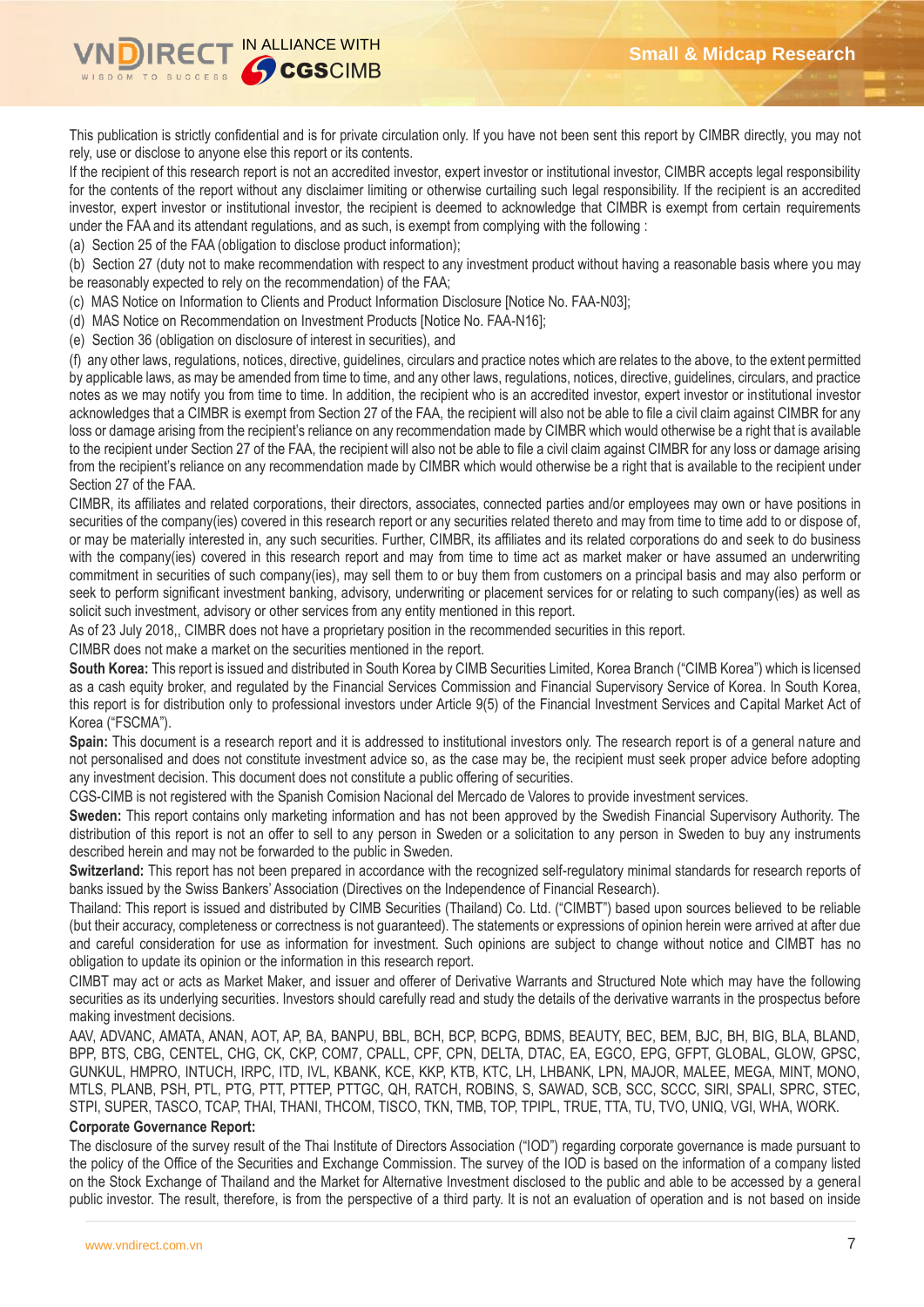

information.

The survey result is as of the date appearing in the Corporate Governance Report of Thai Listed Companies. As a result, the survey result may be changed after that date. CIMBT does not confirm nor certify the accuracy of such survey result.

| 100<br>$\overline{\phantom{a}}$<br>0C<br>$\overline{\phantom{a}}$<br>$\overline{\phantom{a}}$<br>$\circ$<br>90<br><b>Score Range:</b><br>No.<br>0 or<br>Survey<br><b>Below</b><br>ou<br>೦೮<br>- 14<br>u |  |  |        |
|---------------------------------------------------------------------------------------------------------------------------------------------------------------------------------------------------------|--|--|--------|
|                                                                                                                                                                                                         |  |  | Result |
| $\cdots$<br>N/A<br>Excellent<br>Good<br>Good<br>Description:<br>ver                                                                                                                                     |  |  |        |

**United Arab Emirates:** The distributor of this report has not been approved or licensed by the UAE Central Bank or any other relevant licensing authorities or governmental agencies in the United Arab Emirates. This report is strictly private and confidential and has not been reviewed by, deposited or registered with UAE Central Bank or any other licensing authority or governmental agencies in the United Arab Emirates. This report is being issued outside the United Arab Emirates to a limited number of institutional investors and must not be provided to any person other than the original recipient and may not be reproduced or used for any other purpose. Further, the information contained in this report is not intended to lead to the sale of investments under any subscription agreement or the conclusion of any other contract of whatsoever nature within the territory of the United Arab Emirates.

**United Kingdom and European Economic Area (EEA):** In the United Kingdom and European Economic Area, this material is also being distributed by CIMB Securities (UK) Limited ("CIMB UK"). CIMB UK is authorized and regulated by the Financial Conduct Authority and its registered office is at 27 Knightsbridge, London, SW1X7YB. The material distributed by CIMB UK has been prepared in accordance with CGS-CIMB's policies for managing conflicts of interest arising as a result of publication and distribution of this material. This material is for distribution only to, and is solely directed at, selected persons on the basis that those persons: (a) are eligible counterparties and professional clients of CIMB UK; (b) have professional experience in matters relating to investments falling within Article 19(5) of the Financial Services and Markets Act 2000 (Financial Promotion) Order 2005 (as amended, the "Order"), (c) fall within Article 49(2)(a) to (d) ("high net worth companies, unincorporated associations etc") of the Order; (d) are outside the United Kingdom subject to relevant regulation in each jurisdiction, material(all such persons together being referred to as "relevant persons"). This material is directed only at relevant persons and must not be acted on or relied on by persons who are not relevant persons. Any investment or investment activity to which this material relates is available only to relevant persons and will be engaged in only with relevant persons.

Where this material is labelled as non-independent, it does not provide an impartial or objective assessment of the subject matter and does not constitute independent "research" (cannot remove research from here under the applicable rules of the Financial Conduct Authority in the UK. Consequently, any such non-independent material will not have been prepared in accordance with legal requirements designed to promote the independence of research (cannot remove research from here) and will not subject to any prohibition on dealing ahead of the dissemination of research. Any such non-independent material must be considered as a marketing communication.

**United States:** This research report is distributed in the United States of America by CIMB Securities (USA) Inc, a U.S. registered brokerdealer and a related company of CIMB Research Pte Ltd, PT CIMB Sekuritas Indonesia, CIMB Securities (Thailand) Co. Ltd, CIMB Securities Limited, CIMB Securities (India) Private Limited, and is distributed solely to persons who qualify as "U.S. Institutional Investors" as defined in Rule 15a-6 under the Securities and Exchange Act of 1934. This communication is only for Institutional Investors whose ordinary business activities involve investing in shares, bonds, and associated securities and/or derivative securities and who have professional experience in such investments. Any person who is not a U.S. Institutional Investor or Major Institutional Investor must not rely on this communication. The delivery of this research report to any person in the United States of America is not a recommendation to effect any transactions in the securities discussed herein, or an endorsement of any opinion expressed herein. CIMB Securities (USA) Inc, is a FINRA/SIPC member and takes responsibility for the content of this report. For further information or to place an order in any of the above-mentioned securities please contact a registered representative of CIMB Securities (USA) Inc.

CIMB Securities (USA) Inc. does not make a market on other securities mentioned in the report.

CIMB Securities (USA) Inc. has not managed or co-managed a public offering of any of the securities mentioned in the past 12 months.

CIMB Securities (USA) Inc. has not received compensation for investment banking services from any of the company mentioned in the past 12 months.

CIMB Securities (USA) Inc. neither expects to receive nor intends to seek compensation for investment banking services from any of the company mentioned within the next 3 months.

**Other jurisdictions:** In any other jurisdictions, except if otherwise restricted by laws or regulations, this report is only for distribution to professional, institutional or sophisticated investors as defined in the laws and regulations of such jurisdictions.